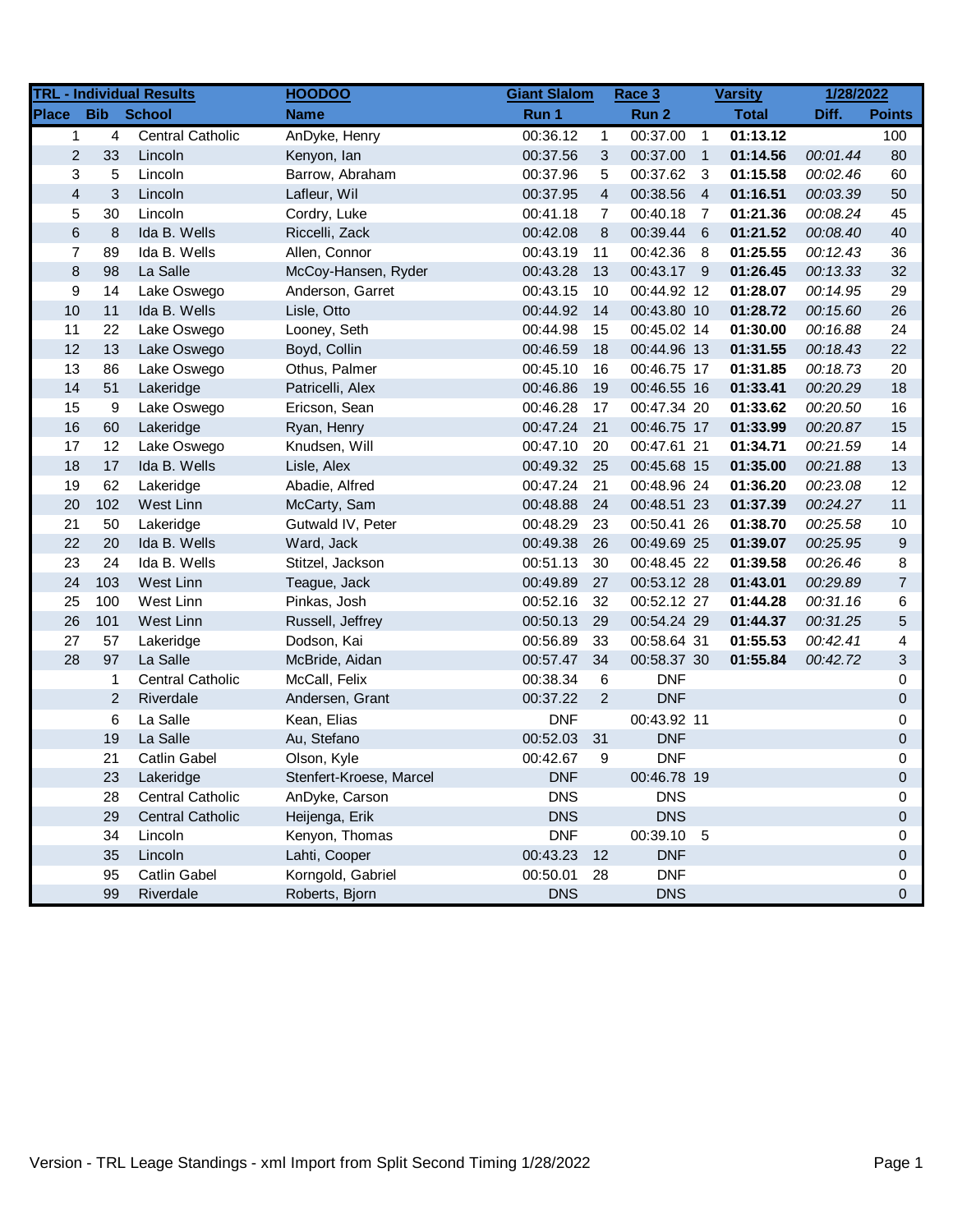|                  |                | <b>TRL - Individual Results</b> | <b>HOODOO</b>          | <b>Giant Slalom</b> |                | Race 3      |                         | $JV$         | 1/28/2022 |                |
|------------------|----------------|---------------------------------|------------------------|---------------------|----------------|-------------|-------------------------|--------------|-----------|----------------|
| <b>Place</b>     | <b>Bib</b>     | <b>School</b>                   | <b>Name</b>            | Run 1               |                | Run 2       |                         | <b>Total</b> | Diff.     | <b>Points</b>  |
| 1                | 78             | Lake Oswego                     | Rabb, Nolan            | 00:44.18            | $\mathbf{1}$   | 00:37.46    | $\overline{1}$          | 01:21.64     |           | 100            |
| $\mathbf{2}$     | 16             | Lincoln                         | Ball, Alex             | 00:45.07            | $\overline{2}$ | 00:44.93    | $\overline{2}$          | 01:30.00     | 00:08.36  | 80             |
| 3                | 68             | Lake Oswego                     | Collins, Drew          | 00:48.82            | 6              | 00:46.82    | $\overline{\mathbf{3}}$ | 01:35.64     | 00:14.00  | 60             |
| $\overline{4}$   | 31             | Lincoln                         | Dickson, Carver        | 00:48.57            | 5              | 00:49.49    | - 6                     | 01:38.06     | 00:16.42  | 50             |
| 5                | 92             | Ida B. Wells                    | Maclean, William       | 00:51.11            | 8              | 00:48.77    | - 5                     | 01:39.88     | 00:18.24  | 45             |
| $\,6$            | 36             | Lincoln                         | Morse, Sebastian       | 00:49.44            | $\overline{7}$ | 00:51.85    | $\overline{7}$          | 01:41.29     | 00:19.65  | 40             |
| $\boldsymbol{7}$ | 76             | Lake Oswego                     | Davis, Logan           | 00:53.75            | 10             | 00:52.01    | - 8                     | 01:45.76     | 00:24.12  | 36             |
| $\bf 8$          | 27             | Lincoln                         | Murphy, Nolan          | 00:55.58            | 13             | 00:52.70 10 |                         | 01:48.28     | 00:26.64  | 32             |
| 9                | 47             | Lakeridge                       | Allison, John          | 00:53.98            | 11             | 00:56.78 14 |                         | 01:50.76     | 00:29.12  | 29             |
| 10               | 74             | Lake Oswego                     | Braun, Eli             | 00:54.99            | 12             | 00:57.76 17 |                         | 01:52.75     | 00:31.11  | 26             |
| 11               | 77             | Lake Oswego                     | Dorazio, Giovanni      | 00:56.12            | 14             | 00:56.77 13 |                         | 01:52.89     | 00:31.25  | 24             |
| 12               | 32             | Lincoln                         | Henry, John            | 00:58.57            | 20             | 00:55.55 11 |                         | 01:54.12     | 00:32.48  | 22             |
| 13               | 67             | Lakeridge                       | Howard, Patrick        | 00:57.55            | 17             | 00:57.20 15 |                         | 01:54.75     | 00:33.11  | 20             |
| 14               | 25             | Lakeridge                       | Howell, Charlie        | 00:57.13            | 16             | 00:58.29 18 |                         | 01:55.42     | 00:33.78  | 18             |
| 15               | 64             | Lakeridge                       | Ansari, Quinn          | 00:59.47            | 21             | 00:57.37 16 |                         | 01:56.84     | 00:35.20  | 16             |
| 16               | 45             | Lakeridge                       | Van Epps, Jackson      | 00:56.43            | 15             | 01:01.96 23 |                         | 01:58.39     | 00:36.75  | 15             |
| 17               | 85             | Lake Oswego                     | Meckel, Connor         | 00:58.11            | 18             | 01:00.42 19 |                         | 01:58.53     | 00:36.89  | 14             |
| 18               | 73             | Lake Oswego                     | Beckley, Jackson       | 00:59.53            | 22             | 01:01.03 21 |                         | 02:00.56     | 00:38.92  | 13             |
| 19               | 84             | Lake Oswego                     | Looney, Bryce          | 01:00.11            | 25             | 01:00.95 20 |                         | 02:01.06     | 00:39.42  | 12             |
| 20               | 46             | Lakeridge                       | Van Epps, Ryan         | 01:00.05            | 24             | 01:02.66 24 |                         | 02:02.71     | 00:41.07  | 11             |
| 21               | 49             | Lakeridge                       | Brazil, Benjamin       | 01:01.06            | 26             | 01:01.95 22 |                         | 02:03.01     | 00:41.37  | 10             |
| 22               | 55             | Lakeridge                       | Buchanan, Micah        | 00:59.76            | 23             | 01:04.22 26 |                         | 02:03.98     | 00:42.34  | 9              |
| 23               | 72             | Lake Oswego                     | Omdahl, Dawson         | 01:04.34            | 27             | 01:02.80 25 |                         | 02:07.14     | 00:45.50  | 8              |
| 24               | 54             | Lakeridge                       | Andrews, Jack          | 01:04.85            | 28             | 01:05.35 27 |                         | 02:10.20     | 00:48.56  | $\overline{7}$ |
| 25               | 63             | Lakeridge                       | Ansari, Cyrus          | 01:07.07            | 31             | 01:09.59 30 |                         | 02:16.66     | 00:55.02  | 6              |
| 26               | 40             | Lincoln                         | Olbeter, Nikolas       | 01:13.94            | 33             | 01:12.41 31 |                         | 02:26.35     | 01:04.71  | 5              |
| 27               | 79             | Lake Oswego                     | Strande, Nicholas      | 01:13.45            | 32             | 01:21.30 32 |                         | 02:34.75     | 01:13.11  | 4              |
|                  | $\overline{7}$ | Lincoln                         | Pickett, Cole          | <b>DNS</b>          |                | <b>DNS</b>  |                         |              |           | 0              |
|                  | 38             | Lincoln                         | Brasket, Drew          | <b>DNS</b>          |                | <b>DNS</b>  |                         |              |           | 0              |
|                  | 39             | Lincoln                         | Johnson, Alex          | <b>DNS</b>          |                | <b>DNS</b>  |                         |              |           | 0              |
|                  | 41             | Lincoln                         | Thorpe, Jasper         | <b>DNS</b>          |                | <b>DNS</b>  |                         |              |           | 0              |
|                  | 43             | Lincoln                         | Henry, Isaac           | <b>DNF</b>          |                | 00:52.58 9  |                         |              |           | 0              |
|                  | 44             | Lakeridge                       | Detweiler-Bedell, Rory | <b>DNS</b>          |                | <b>DNS</b>  |                         |              |           | 0              |
|                  | 48             | Lakeridge                       | Bowman, Brandt         | <b>DNF</b>          |                | <b>DNS</b>  |                         |              |           | $\Omega$       |
|                  | 52             | Lakeridge                       | Warrens, Elliott       | <b>DNS</b>          |                | <b>DNS</b>  |                         |              |           | 0              |
|                  | 53             | Lakeridge                       | Zhang, Daniel          | 00:52.60            | 9              | <b>DNS</b>  |                         |              |           | 0              |
|                  | 56             | Lakeridge                       | Polliack, Hewett       | 01:06.08            | 30             | <b>DNS</b>  |                         |              |           | 0              |
|                  | 58             | Lakeridge                       | Kainoa, Kimo           | <b>DNS</b>          |                | <b>DNS</b>  |                         |              |           | 0              |
|                  | 59             | Lakeridge                       | Crofut, Tashi          | <b>DNS</b>          |                | <b>DNS</b>  |                         |              |           | 0              |
|                  | 61             | Lakeridge                       | Sahyoun, Henry         | <b>DNF</b>          |                | 00:55.58 12 |                         |              |           | 0              |
|                  | 65             | Lakeridge                       | Corwin, Theo           | 00:58.44            | 19             | <b>DNS</b>  |                         |              |           | 0              |
|                  | 66             | Lakeridge                       | Detweiler-Bedell, Roan | <b>DNS</b>          |                | <b>DNS</b>  |                         |              |           | 0              |
|                  | 80             | Lake Oswego                     | Wood, Maxwell          | 00:47.58            | 3              | <b>DSQ</b>  |                         |              |           | 0              |
|                  | 81             | Lake Oswego                     | Crombie, Marcus        | 01:05.39            | 29             | <b>DNF</b>  |                         |              |           | 0              |
|                  | 82             | Lake Oswego                     | Eftekhar, Rylan        | <b>DNF</b>          |                | 01:09.41 29 |                         |              |           | 0              |
|                  | 83             | Lake Oswego                     | Fayette, Julien        | <b>DNS</b>          |                | 01:06.42 28 |                         |              |           | 0              |
|                  | 88             | Lake Oswego                     | Saefke, Parker         | <b>DSQ</b>          |                | 00:47.22 4  |                         |              |           | 0              |
|                  | 90             | Ida B. Wells                    | Sorenson, Hunter       | <b>DNS</b>          |                | <b>DNS</b>  |                         |              |           | 0              |
|                  | 93             | Ida B. Wells                    | Mersereau, Beckett     | 00:48.23            | 4              | <b>DNF</b>  |                         |              |           | 0              |
|                  | 94             | Ida B. Wells                    | Vincent, Bryce         | <b>DNS</b>          |                | <b>DNS</b>  |                         |              |           | 0              |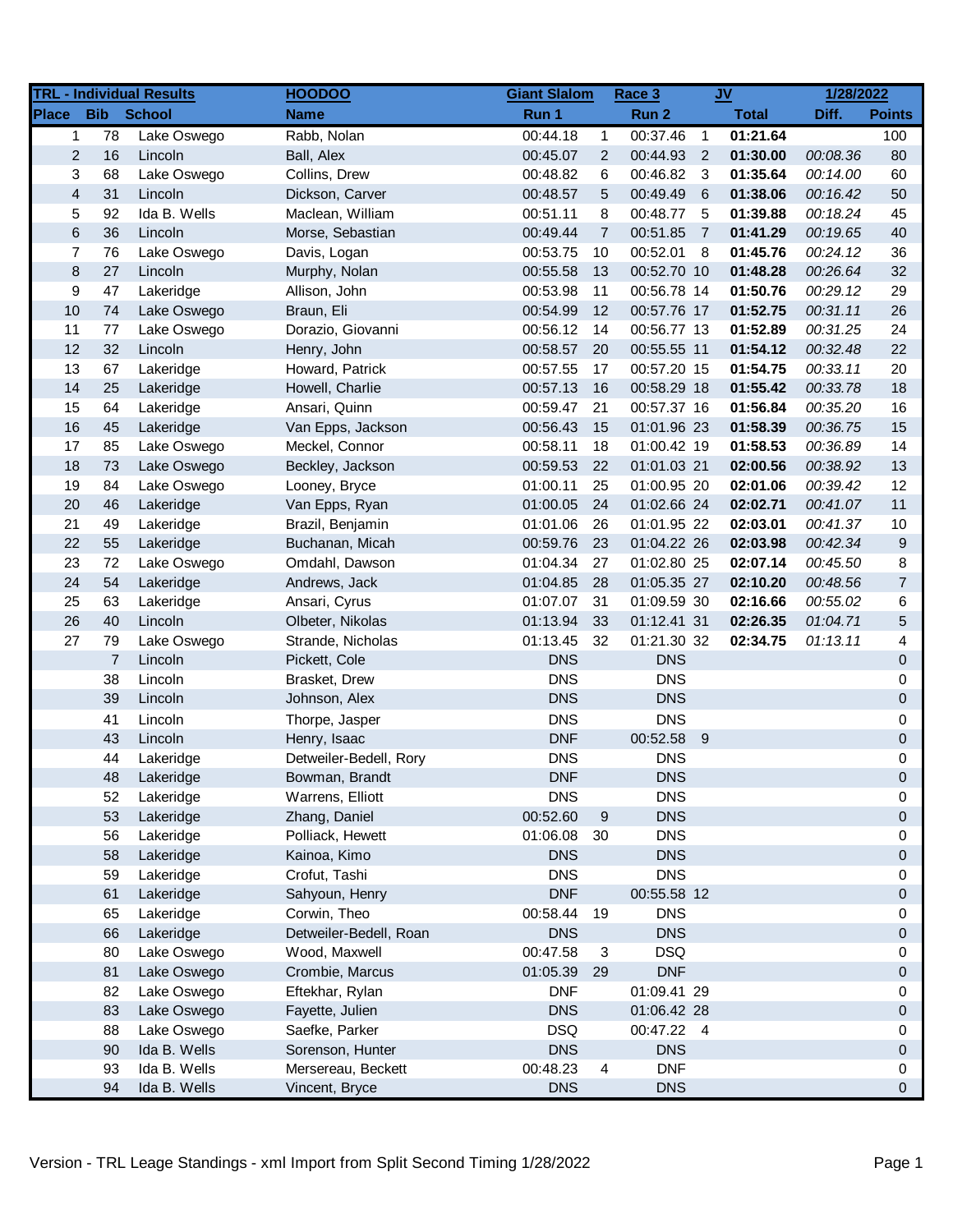| <b>TRL - Team Results</b> |                         | Race 3              |          | <b>HOODOO</b>                                                          | 1/28/2022   |               |
|---------------------------|-------------------------|---------------------|----------|------------------------------------------------------------------------|-------------|---------------|
| <b>Varsity</b>            |                         | <b>Giant Slalom</b> |          | <b>SLALOM</b>                                                          |             |               |
|                           |                         |                     |          | The Team's Total Time is the sum of best three times from each course. |             |               |
|                           | Run 1                   | <b>Time</b>         |          | Run <sub>2</sub>                                                       | <b>Time</b> |               |
|                           | Team Lincoln            | <b>Total</b>        | 03:46.65 |                                                                        |             | Rank 1        |
|                           | 33 Kenyon, lan          | 00:37.56            |          | 33 Kenyon, lan                                                         | 00:37.00    |               |
|                           | 3 Lafleur, Wil          | 00:37.95            |          | 5 Barrow, Abraham                                                      | 00:37.62    |               |
|                           | 5 Barrow, Abraham       | 00:37.96            | 01:53.47 | 3 Lafleur, Wil                                                         | 00:38.56    | 01:53.18      |
|                           | Team Ida B. Wells       | <b>Total</b>        | 04:15.79 | <b>Time Diff.</b>                                                      | 00:29.14    | Rank 2        |
|                           | 8 Riccelli, Zack        | 00:42.08            |          | 8 Riccelli, Zack                                                       | 00:39.44    |               |
|                           | 89 Allen, Connor        | 00:43.19            |          | 89 Allen, Connor                                                       | 00:42.36    |               |
|                           | 11 Lisle, Otto          | 00:44.92            | 02:10.19 | 11 Lisle, Otto                                                         | 00:43.80    | 02:05.60      |
|                           | <b>Team Lake Oswego</b> | <b>Total</b>        | 04:28.13 | <b>Time Diff.</b>                                                      | 00:41.48    | <b>Rank 3</b> |
|                           | 14 Anderson, Garret     | 00:43.15            |          | 14 Anderson, Garret                                                    | 00:44.92    |               |
|                           | 22 Looney, Seth         | 00:44.98            |          | 13 Boyd, Collin                                                        | 00:44.96    |               |
|                           | 86 Othus, Palmer        | 00:45.10            | 02:13.23 | 22 Looney, Seth                                                        | 00:45.02    | 02:14.90      |
|                           | <b>Team Lakeridge</b>   | <b>Total</b>        | 04:41.42 | <b>Time Diff.</b>                                                      | 00:54.77    | Rank 4        |
|                           | 51 Patricelli, Alex     | 00:46.86            |          | 51 Patricelli, Alex                                                    | 00:46.55    |               |
|                           | 60 Ryan, Henry          | 00:47.24            |          | 60 Ryan, Henry                                                         | 00:46.75    |               |
|                           | 62 Abadie, Alfred       | 00:47.24            | 02:21.34 | 23 Stenfert-Kroese, Marcel                                             | 00:46.78    | 02:20.08      |
|                           |                         |                     |          |                                                                        |             |               |
|                           | Team La Salle           | <b>Total</b>        | 04:58.24 | <b>Time Diff.</b>                                                      | 01:11.59    | Rank 5        |
|                           | 98 McCoy-Hansen, Ryder  | 00:43.28            |          | 98 McCoy-Hansen, Ryder                                                 | 00:43.17    |               |
|                           | 19 Au, Stefano          | 00:52.03            |          | 6 Kean, Elias                                                          | 00:43.92    |               |
|                           | 97 McBride, Aidan       | 00:57.47            | 02:32.78 | 97 McBride, Aidan                                                      | 00:58.37    | 02:25.46      |
|                           | <b>Team West Linn</b>   | <b>Total</b>        | 05:02.65 | <b>Time Diff.</b>                                                      | 01:16.00    | Rank 6        |
|                           | 102 McCarty, Sam        | 00:48.88            |          | 102 McCarty, Sam                                                       | 00:48.51    |               |
|                           | 103 Teague, Jack        | 00:49.89            |          | 100 Pinkas, Josh                                                       | 00:52.12    |               |
|                           | 101 Russell, Jeffrey    | 00:50.13            |          | 02:28.90 103 Teague, Jack                                              | 00:53.12    | 02:33.75      |
|                           |                         |                     |          |                                                                        |             |               |
| <b>Team</b>               |                         | <b>Total</b>        |          | <b>Time Diff.</b>                                                      |             |               |
|                           |                         |                     |          |                                                                        |             |               |
|                           |                         |                     | 00:00.00 |                                                                        |             | 00:00.00      |
| <b>Team</b>               |                         | <b>Total</b>        |          | <b>Time Diff.</b>                                                      |             |               |
|                           |                         |                     |          |                                                                        |             |               |
|                           |                         |                     |          |                                                                        |             |               |
|                           |                         |                     | 00:00.00 |                                                                        |             | 00:00.00      |
| Team                      |                         | <b>Total</b>        |          | <b>Time Diff.</b>                                                      |             |               |
|                           |                         |                     |          |                                                                        |             |               |
|                           |                         |                     | 00:00.00 |                                                                        |             | 00:00.00      |
|                           |                         |                     |          |                                                                        |             |               |
| <b>Team</b>               |                         | <b>Total</b>        |          | <b>Time Diff.</b>                                                      |             |               |
|                           |                         |                     |          |                                                                        |             |               |
|                           |                         |                     | 00:00.00 |                                                                        |             | 00:00.00      |
|                           |                         |                     |          |                                                                        |             |               |